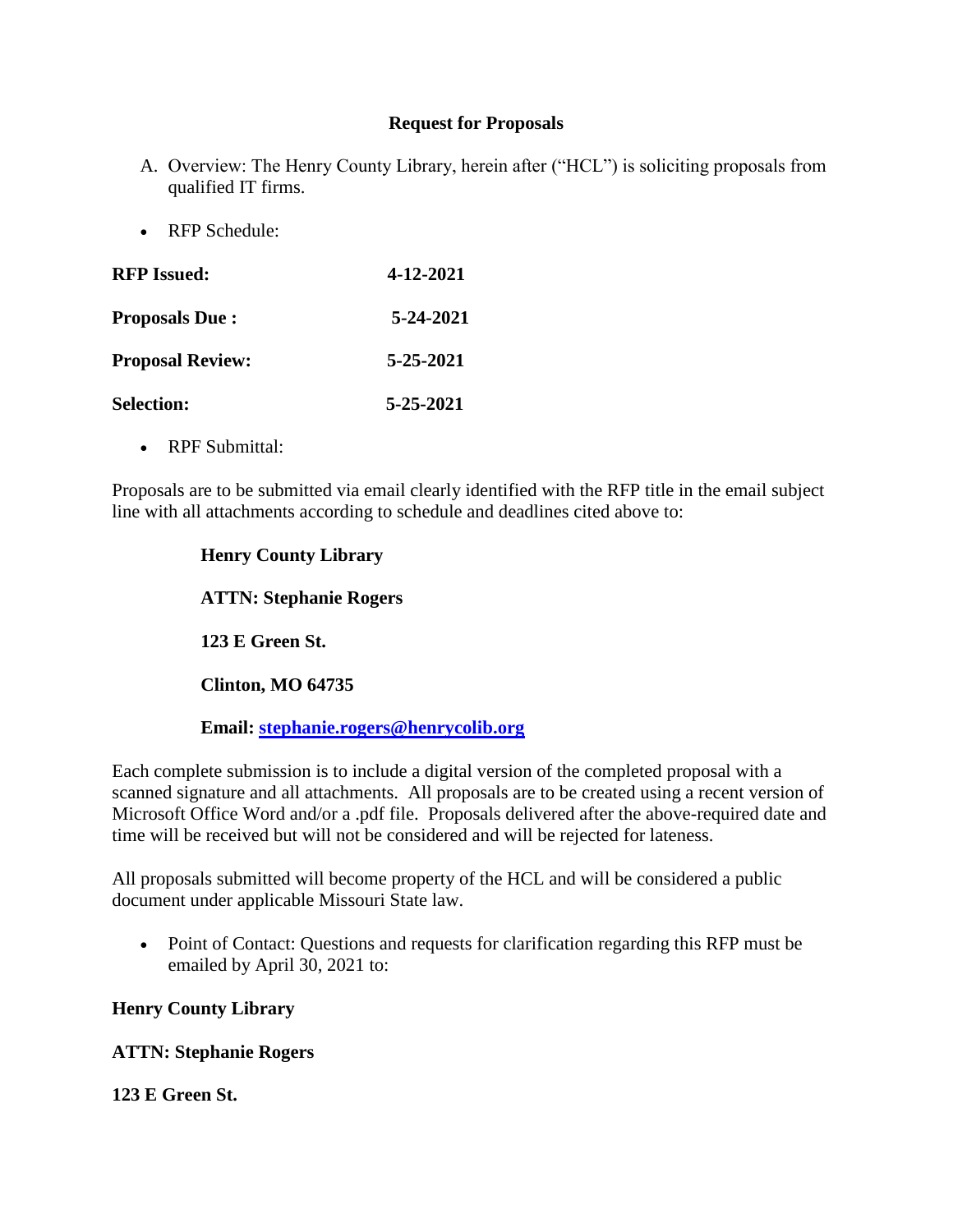# **Clinton, MO 64735**

#### **Email: [stephanie.rogers@henrycolib.org](mailto:stephanie.rogers@henrycolib.org)**

Questions and requests for clarifications must be sent via email, provided that the RFP title, and the words "question" and/or "clarification" are identified in the subject area of the email. Questions and requests without this subject identification may be considered routine emails, and may not get properly addressed.

No communications of any kind may be considered a change to the terms, conditions, and specifications in this RFP unless posted as an official addendum on the web site.

- Proposal Requirements:
- 1. Describe your qualifications and experience in providing consulting and reporting for similar institutions and similar circumstances.
- 2. Describe your firm's approach to providing services to HCL.
- 3. Provide a sample engagement document to include costs to HCL for the services as proposed. The price you include should be inclusive. If your price excludes certain fees or charges, you must provide a detailed list of excluded fees with a complete explanation of the nature of those fees.
- Competitive Position:

Describe what differentiates the vendor's service from other competitors. Include in the discussion how the vendor keeps up-to-date with current and future trends. Discuss the vendor's approach to communication.

Customer References:

Provide references from at least three (3) customers to which the vendor has provided the services required under this RFP. These should be recent customers with needs comparable to those of HCL. Select a mix of long-standing and new customers. Library or other governmental references are preferred. References should include a contact name, phone number, and address of reference.

• Evaluation and Selection

HCL will review proposals submitted by the RFP deadline and select a winning firm. HCL reserves the right to interview a short list of proposing firms. HCL will negotiate a contract with the selected firm. HCL will select the proposed services and terms that are most advantageous to it.

I. Right of Acceptance and Rejection